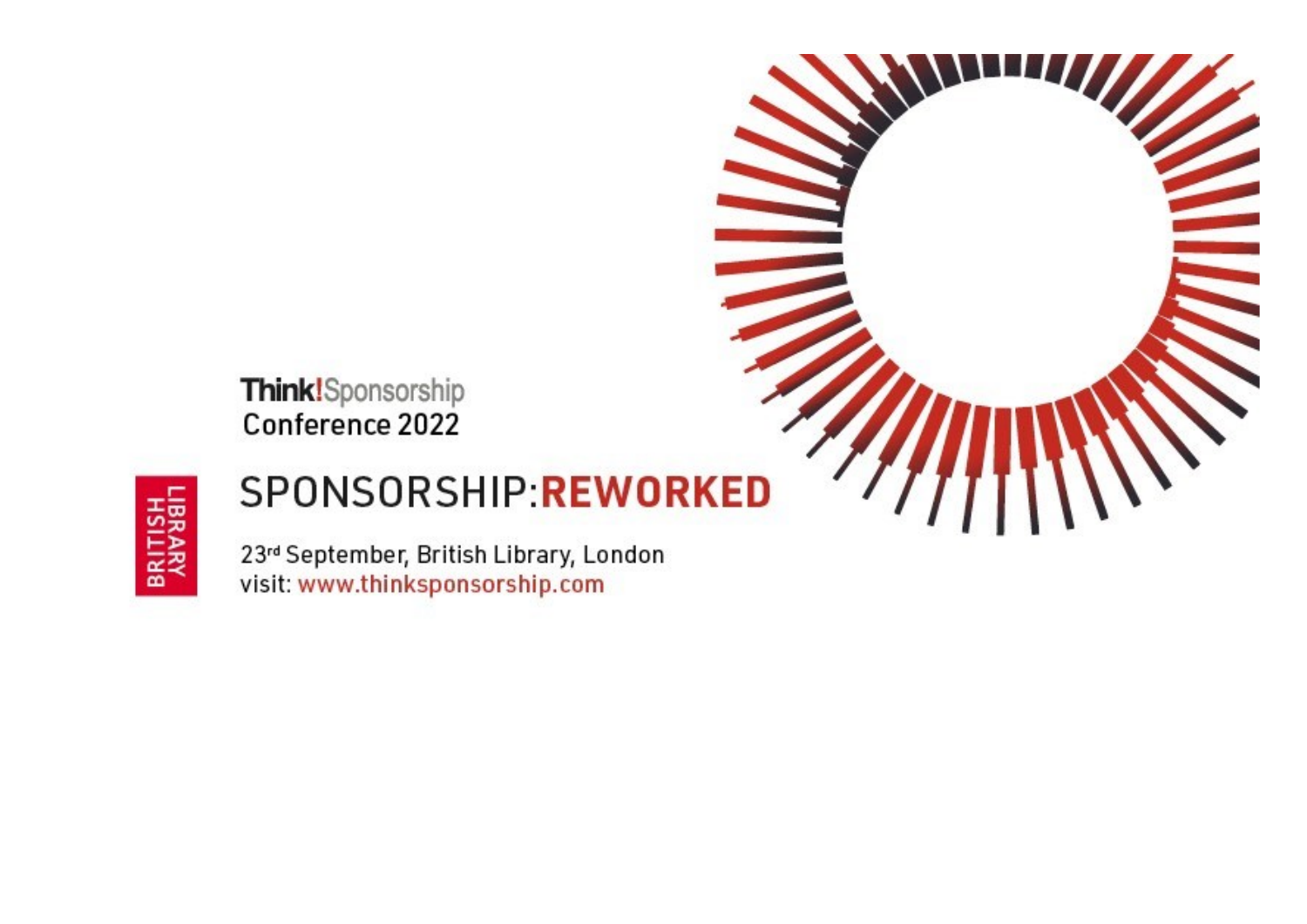# **Think!Sponsorship Conference – Content Programme & Conference Agenda**

# **Think!**Sponsorship

#### **'Sponsorship: Reworked' Friday 23rd September 2022, British Library, London**

#### **09.40: Opening Remarks:** Catherine Hawkins, Founder**,** Think!Sponsorship **followed by a Welcome Address from** The British Library

# **09.50 Group Session: Sustainability in the Spotlight**

Exclusive extracts from the expanded Frontier 22 industry survey (in partnership with MKTG) put sustainability and sponsorship in the spotlight and contextualises our discussions for the day. A wide-ranging programme with sustainability at the core will explore how sponsorship/partnership has the potential to deliver societal change whether that be through Diversity, Equality and Inclusion programmes, Environmental Collaborations, Digital Transformation, Access and Opportunity, Education or Community initiatives. This special extended edition of Frontier22 is a comprehensive worldwide survey of sponsorship industry professionals providing an unrivalled perspective on the who, what and where of social purpose through sponsorship. Resultsfrom the survey are delivered exclusively to Think!Sponsorship delegates ahead of public release.

### Sandra Greer, Head of Insight (SVP), MKTG

#### **10.00 Group Session: Scaled Sustainability—Interview**

Global sponsorship programmes arguably offers greatest potential for substantive social change when underwritten by clear objectives and strategic activation. Our opening case study explores the art of ambition and the reality of implementation considering what and how sponsorship can deliver impact at scale.

### Leena Patel, Global Strategic Partnerships, Deloitte

### **10.30: Structured Networking Session—"Speed!Sponsorship" (delivered across the coffee break)**

Delegates break for their first structured networking session that matches like-minded individuals for a round of fast-paced speed-dating style networking across the coffee break. Delegates will be allocated to a networking zone in advance of the conference, based on preferences expressed at registration.

### **11.20: Group Session: Rewarding Sustainably—Panel**

Sponsorship has long-serviced businesses seeking to inspire, reward and engage both existing and new customers through innovative and exciting rewards programmes. In the wake of the CV-19 pandemic we've seen an increasing emphasis on rewarding sustainably (social purpose, environmental action, inclusive/ or access opportunities). Across this panel we'll explore what impact sustainable rewarding has on customer attitudes and behaviour as well as considering the impact on brand value, perception and employees. Alongside this we'll consider how sponsorship-seekers can support this trend and repurpose assets to meet demand.

Stuart Wareman, SVP Experiences, Events & Sponsorship, Accor

Gareth Griffiths, Director, Partnerships & Sponsorship, Virgin Media O2 (TBC)

Katrina Keen, Partnerships & Social Media Manager, Ecotricity (TBC)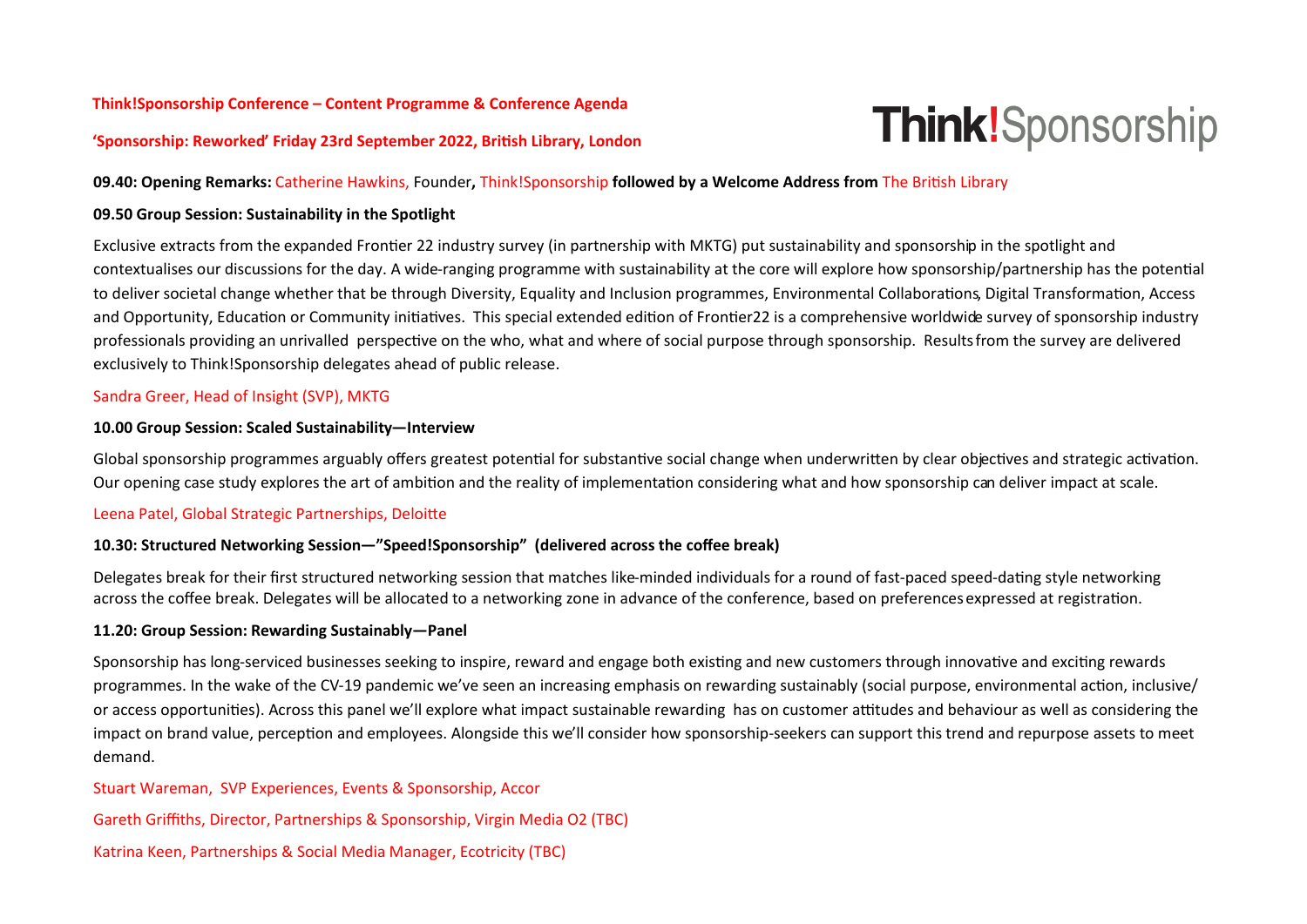# **Think!**Sponsorship

# **12.00: Group Session: Sustainable Business—Case Study**

The EFL's three year award-winning partnership with eBay empowers the businesses supporting local communities around all 72 EFL clubs. The 'Small Businesses United' programme showcases the power of collaboration and demonstrates how social and economic sustainability can be achieved through creative and innovative partnerships. In our second case study of the day we switch up our approach and move from global to local recognising impact and excellence in both strategy and execution.

# Initiative: EFL x eBay "Small Business United" - this session will be co-presented by representatives of eBay and Mediacom

**12.45: Lunch Break—Networking Session:** An opportunity for delegates to network with attendees during the lunch break

## **13.45: Breakout Sessions (run simultaneously—delegates advance book into their preferred session)**

### **Spotlight Sponsorship—Environmental**

Our first breakout looks at sustainable sponsorship through the lens of a high-impact environmental partnership. We'll examine one of the industry's biggest growth areas which sees businesses integrate their sustainability strategies into mainstream marketing and communications fuelling meaningful engagement with employees, customers and the media alike whilst delivering environmental outcomes and impact.

This breakout will put The Wildlife Trust x Jordans "Jordans Farms" partnership in the spotlight and will be co-presented by representatives of The Wildlife Trust & **Jordans** 

# **Spotlight Sponsorship—Access: Levelling Up**

The pandemic demonstrated huge societal inequalities and has driven a movement to 'level-up' access and opportunities; sponsorship can play a pivotal role in helping to achieve this which is the focus of our second breakout.

This breakout will put the TikTok x Royal Shakespeare Company (RSC) "TikTok £10 Tickets" partnership in the spotlight and will be co-presented by representatives of the Royal Shakespeare Company (RSC) and TikTok

### **Spotlight Sponsorship—Social: Diversity, Equality & Inclusion**

Our third breakout considers the social impact of DE&I programmes and the what these initiatives deliver to both rights holder and partnering businesses alike.

### **14.30: Group Session: Evaluating Sustainably**

Our third case study of the day explores the measurability of sustainable sponsorship programmes and questions where and how we can measure the impact of increasingly sophisticated objectives and campaigns that tackle large-scale societal challenges?

# Initiative: British Vogue Forces for Change in Partnership with BMW

### **15.15 Tea Break—Delegates participate in our second structured networking session across an extended tea break**